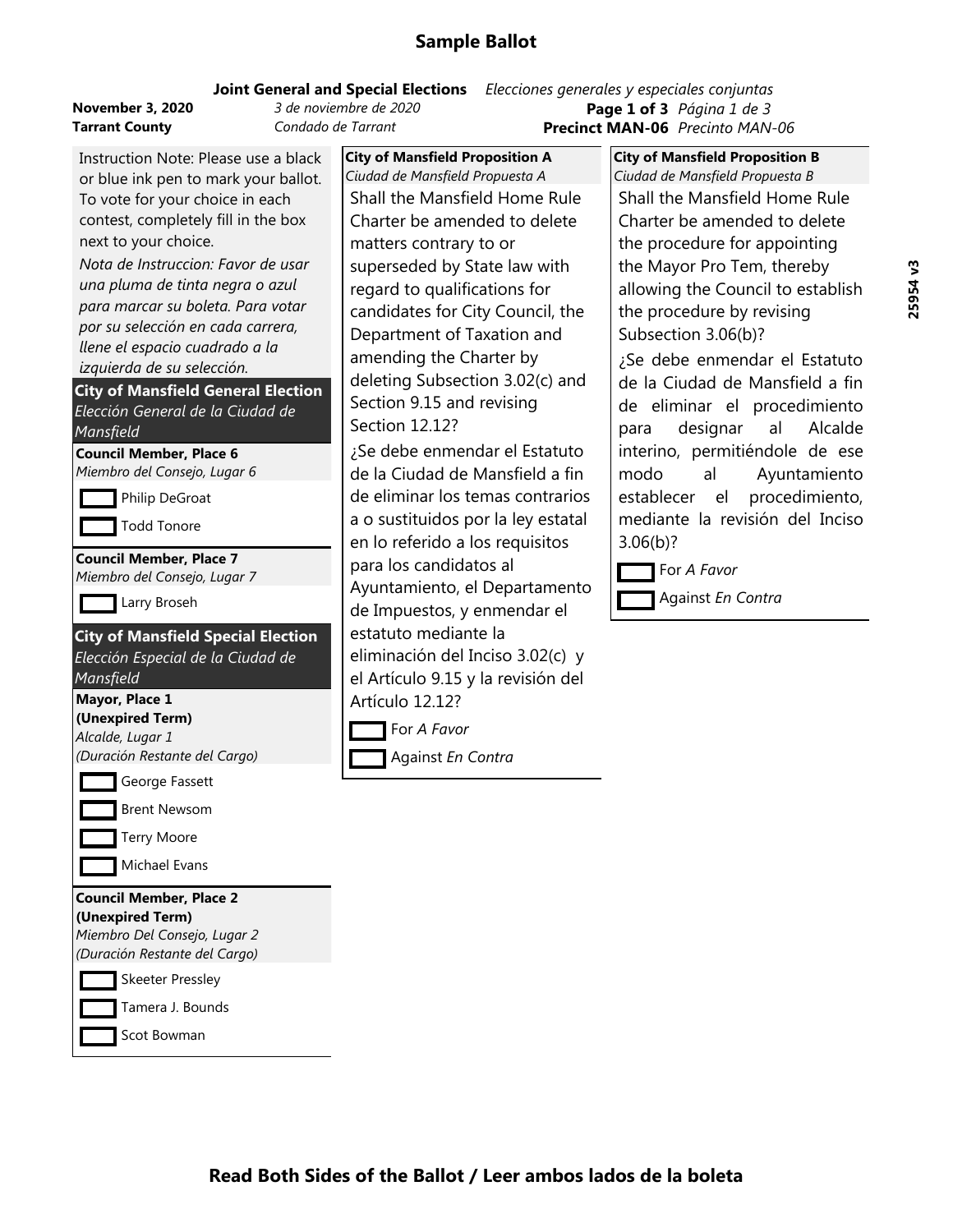**November 3, 2020** *3 de noviembre de 2020* **Tarrant County** *Condado de Tarrant*

**Precinct MAN-06** *Precinto MAN-06* **Joint General and Special Elections** *Elecciones generales y especiales conjuntas* **Page 2 of 3** *Página 2 de 3*

**City of Mansfield Proposition E**

**City of Mansfield Proposition C** *Ciudad de Mansfield Propuesta C* Shall the Mansfield Home Rule Charter be amended to require one reading for the approval of all ordinances save and except ordinances changing a zoning classification or approving a planned development zoning, which shall require at least two readings by revising Section 3.13(c)?

¿Se debe enmendar el Estatuto de la Ciudad de Mansfield de modo que el mismo exija una lectura para la aprobación de todas las ordenanzas, exceptuando a aquellas ordenanzas que cambien una clasificación de zonificación o aprueben una zonificación de urbanización planificada, lo cual requeriría un mínimo de dos lecturas, mediante la revisión del Artículo 3.13(c)?

For *A Favor*

Against *En Contra*

**City of Mansfield Proposition D** *Ciudad de Mansfield Propuesta D* Shall the Mansfield Home Rule Charter be amended to provide that the City Manager may be removed by an affirmative vote of four (4) members of the City Council instead of five (5) by revising Subsection 6.01(b)? ¿Se debe enmendar el Estatuto de la Ciudad de Mansfield de modo que el mismo contemple que el gestor municipal pueda ser destituido por el voto positivo de cuatro (4) miembros del Ayuntamiento en lugar de cinco (5) miembros, mediante la revisión del Inciso 6.01(b)?

For *A Favor* Against *En Contra* *Ciudad de Mansfield Propuesta E* Shall the Mansfield Home Rule Charter be amended to establish the duties of the City Secretary, provide that the City Council appoint the City Attorney and the City Secretary, and may remove each by an affirmative vote of four (4) members by adding Section 6.03 and revising Section 8.05? ¿Se debe enmendar el Estatuto de la Ciudad de Mansfield de modo que el mismo establezca las obligaciones del Secretario Municipal, permita que el Ayuntamiento pueda designar al Fiscal Municipal y al Secretario Municipal, y pueda destituir <sup>a</sup> cada uno de ellos por el voto afirmativo de cuatro (4) miembros, mediante la incorporación del Artículo 6.03 y la revisión del Artículo 8.05?

For *A Favor*

Against *En Contra*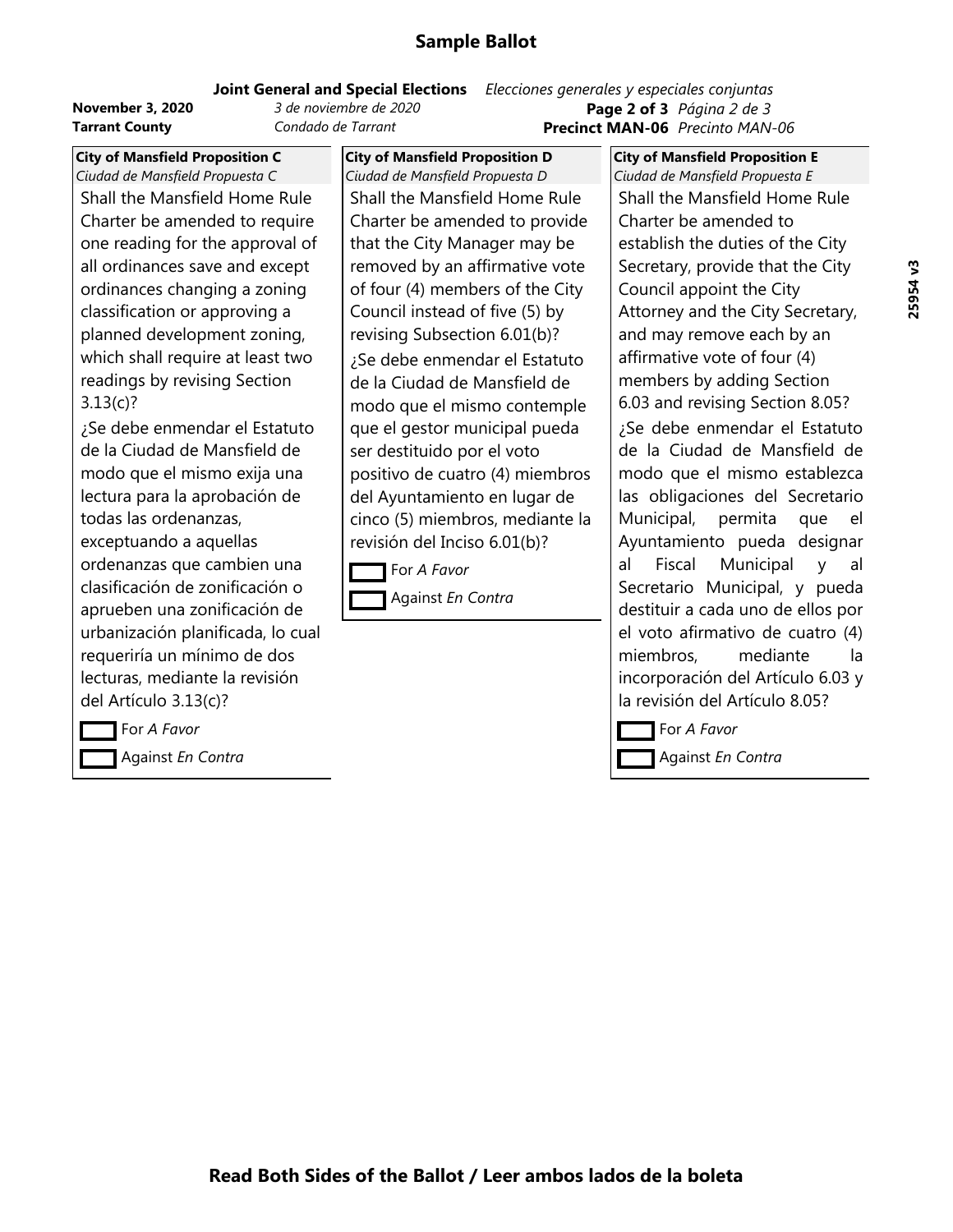|                         | <b>Joint General and Special Elections</b> | Elecciones generales y especiales conjuntas |
|-------------------------|--------------------------------------------|---------------------------------------------|
| <b>November 3, 2020</b> | 3 de noviembre de 2020                     | <b>Page 3 of 3</b> Página 3 de 3            |
| <b>Tarrant County</b>   | Condado de Tarrant                         | <b>Precinct MAN-06</b> Precinto MAN-06      |

| <b>City of Mansfield Proposition F</b> | <b>City of Mansfield Proposition G</b> |
|----------------------------------------|----------------------------------------|
| Ciudad de Mansfield Propuesta F        | Ciudad de Mansfield Propuesta G        |
| Shall the Mansfield Home Rule          | Shall the Mansfield Home F             |
| Charter be amended to require          | Charter be amended to pro              |
| members of the Planning and            | that a quorum of the City              |
| Zoning Commission be                   | Council shall be four (4) Co           |
| residents, but need not own            | Members, that three (3)                |
| property in Mansfield and to           | members shall be required              |
| delete the requirement that a          | call a special meeting or to           |
| member resign their position           | approve an emergency                   |
| before running for City Council        | ordinance by revising Sectio           |
| by revising Section 10.01?             | 3.09 and 3.14?                         |
| ¿Se debe enmendar el Estatuto          | Se debe enmendar el Estatز             |
| de la Ciudad de Mansfield de           | de la Ciudad de Mansfield o            |
| modo que el mismo exija que            | modo que el mismo prevea               |
| los miembros de la Comisión de         | el quórum del Ayuntamient              |
| Zonificación y Planificación sean      | será de cuatro (4) Miembro             |
| residentes pero no                     | Consejo, que se necesitará             |
| necesariamente dueños de una           | tres (3) miembros para con             |
| propiedad en Mansfield, y que          | a una reunión especial o pa            |
| se elimine el requisito de que         | aprobar una ordenanza de               |
| un miembro debe renunciar a            | emergencia, mediante la                |
| su cargo antes de postularse           | revisión de los Artículos 3.0          |
| para el Ayuntamiento, mediante         | 3.14?                                  |
| la revisión del Artículo 10.01?        | For A Favor                            |
|                                        |                                        |

*Ciudad de Mansfield Propuesta G* the Mansfield Home Rule ter be amended to provide a quorum of the City ncil shall be four (4) Council nbers, that three (3) nbers shall be required to a special meeting or to rove an emergency nance by revising Sections and 3.14? debe enmendar el Estatuto a Ciudad de Mansfield de lo que el mismo prevea que aórum del Ayuntamiento de cuatro (4) Miembros del sejo, que se necesitarán (3) miembros para convocar a reunión especial o para bar una ordenanza de rgencia, mediante la iión de los Artículos 3.09 y ?

For *A Favor*

Against *En Contra*

Against *En Contra*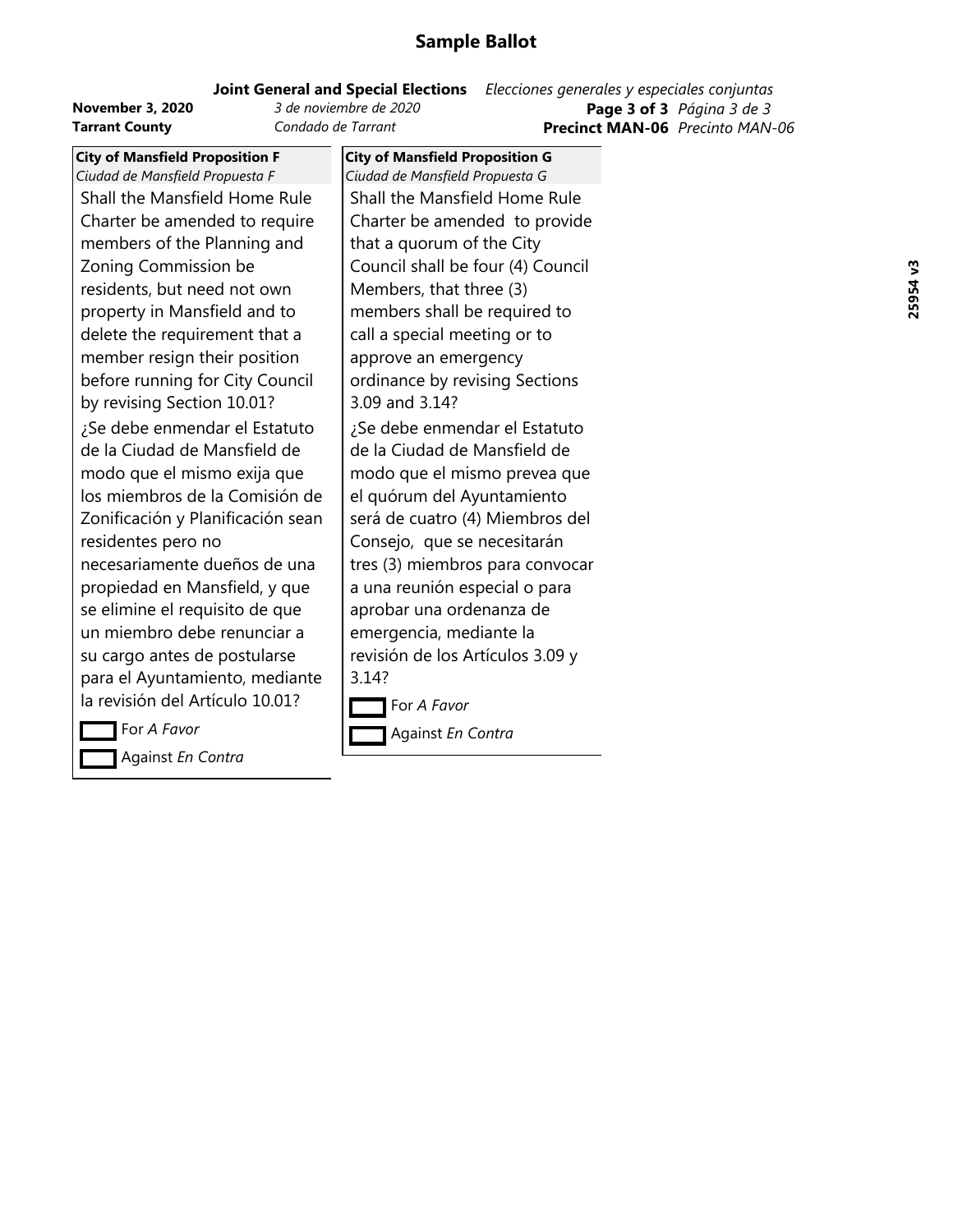## **Joint General and Special Elections** *Kết hʚp tổng tuyển cử và bầu cử đặc biệt*

| <b>November 3, 2020</b> |  |
|-------------------------|--|
| <b>Tarrant County</b>   |  |

**November 3, 2020** *Ngày 3 thing 11, năm 2020* **Tarrant County** *Quận Tarrant*

**Precinct MAN-06** *Phân khu bầu cử MAN-06* **Page 1 of 3** *Trang 1 của 3*

Instruction Note: Please use a black or blue ink pen to mark your ballot. To vote for your choice in each contest, completely fill in the box next to your choice.

Ghi Chú Hướng Dẫn: Lá Phiếu Giấy: Vui lòng sử dụng viết mực màu xanh hoặc đen để đánh dấu các lựa chọn của quý vị trên lá phiếu. Để bỏ phiếu cho lựa chọn của quý vị trong mỗi vòng tranh cử, tô kín ô cho sẵn ở bên phải lựa chọn của quý vị.

**City of Mansfield General Election** *Tổng tuyển cử của Thành <sup>p</sup>hố Mansfield*

#### **Council Member, Place 6**

*Thành Viên Hội Đồng Thành Phố, Địa Điểm 6*

**Philip DeGroat** 

Todd Tonore

**Council Member, Place 7**

*Thành Viên Hội Đồng Thành Phố, Địa Điểm 7*

**Larry Broseh** 

**City of Mansfield Special Election** *Bầu Cử Đặc Biệt Thành Phố*

## *Mansfield*

**Mayor, Place 1 (Unexpired Term)** *Thị trưởng, Địa điểm <sup>1</sup>*

| (Nhiệm kỳ chưa hết hạn) |                |  |
|-------------------------|----------------|--|
|                         | George Fassett |  |

Brent Newsom

Terry Moore

Michael Evans



**City of Mansfield Proposition A** *Thành phố Mansfield Đề Xuất <sup>A</sup>* Shall the Mansfield Home Rule Charter be amended to delete matters contrary to or superseded by State law with regard to qualifications for candidates for City Council, the Department of Taxation and amending the Charter by deleting Subsection 3.02(c) and Section 9.15 and revising Section 12.12?

Liệu Hiến Chương Nội Quy Của Mansfield có nên được tu chính để xóa các vấn đề trái với hoặc bị thay thế bởi luật tiểu bang liên quan đến bằng cấp trình độ của các ứng cử viên của Hội Đồng Thành Phố, Sở Thuế và tu chính Hiến Chương bằng cách xóa Tiểu Đoạn 3.02(c) và Đoạn 9.15 và sửa đổi Đoạn 12.12 không?

For *Cho*

Against *Chống*

**City of Mansfield Proposition B** *Thành phố Mansfield Đề Xuất <sup>B</sup>* Shall the Mansfield Home Rule Charter be amended to delete the procedure for appointing the Mayor Pro Tem, thereby allowing the Council to establish the procedure by revising Subsection 3.06(b)?

Liệu Hiến Chương Nội Quy Của Mansfield có nên được tu chính để xóa bỏ thủ tục bổ nhiệm Thị Trưởng Tạm Thời, theo đó cho phép Hội Đồng thiết lập thủ tục bằng cách sửa đổi Tiểu Đoạn 3.06(b) không?

For *Cho*

Against *Chống*

## **City of Mansfield Proposition C**

*Thành phố Mansfield Đề Xuất C* Shall the Mansfield Home Rule Charter be amended to require one reading for the approval of all ordinances save and except ordinances changing a zoning classification or approving a planned development zoning, which shall require at least two readings by revising Section 3.13(c)?

Liệu Hiến Chương Nội Quy Của Mansfield có nên được tu chính để yêu cầu một lần đọc khi phê duyệt tất cả sắc lệnh bảo lưu và ngoại trừ các sắc lệnh thay đổi loại phân vùng hoặc phê duyệt <sup>p</sup>hân vùng phát triển theo quy hoạch đáng lẽ yêu cầu tối thiểu hai lần đọc, bằng cách sửa đổi Đoạn 3.13(c) không?

For *Cho*

Against *Chống*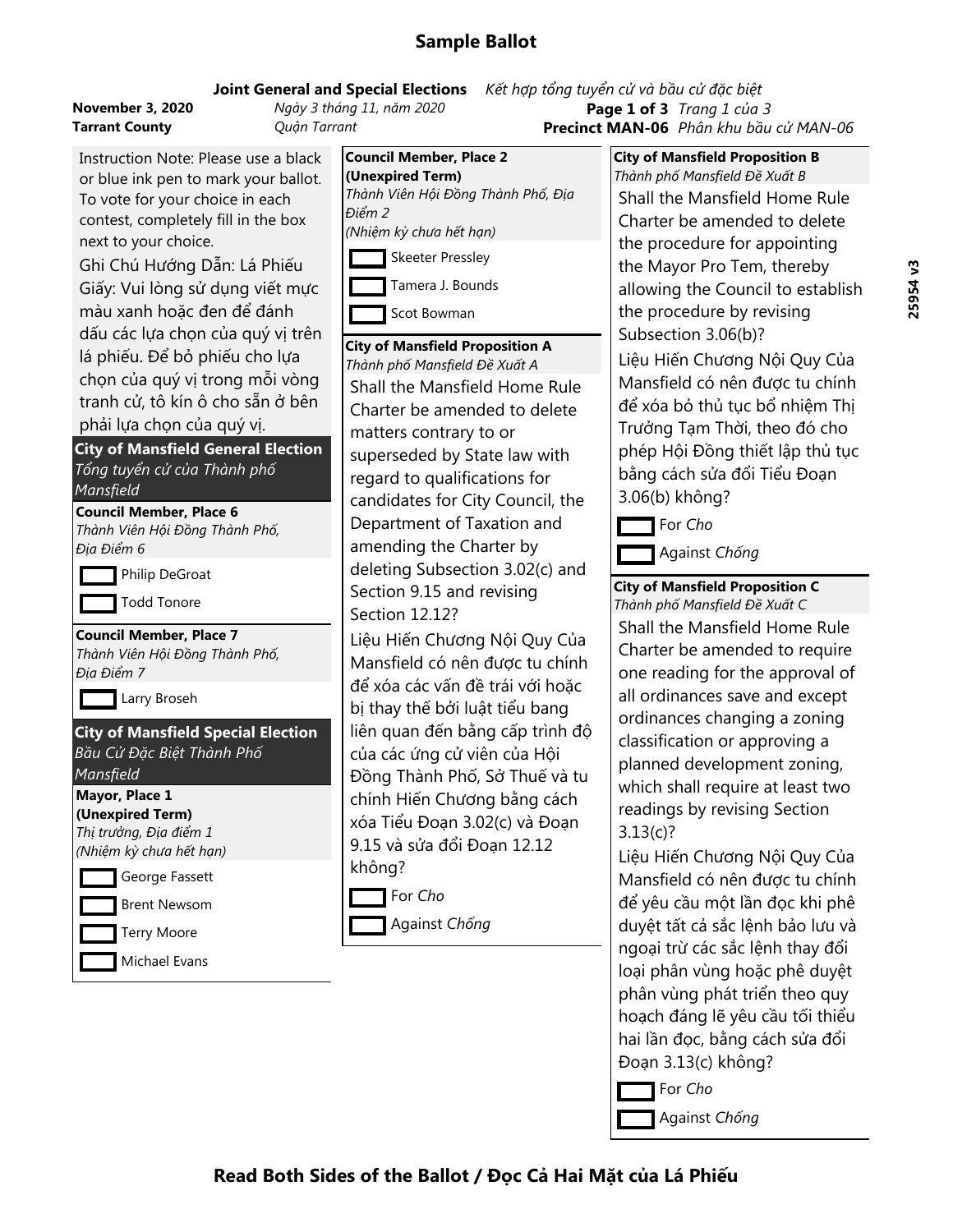#### **Joint General and Special Elections** *Kết hʚp tổng tuyển cử và bầu cử đặc biệt*

**Tarrant County** *Quận Tarrant*

**November 3, 2020** *Ngày 3 thing 11, năm 2020*

**Precinct MAN-06** *Phân khu bầu cử MAN-06* **Page 2 of 3** *Trang 2 của 3*

**City of Mansfield Proposition D** *Thành phố Mansfield Đề Xuất <sup>D</sup>* Shall the Mansfield Home Rule Charter be amended to provide that the City Manager may be removed by an affirmative vote of four (4) members of the City Council instead of five (5) by revising Subsection 6.01(b)? Liệu Hiến Chương Nội Quy Của Mansfield có nên được tu chính để quy định rằng Quản Lý Thành Phố có thể bị bãi miễn bằng phiếu thuận của bốn (4) ủy viên Hội Đồng Thành Phố thay vì năm (5) ủy viên, bằng cách sửa đổi Tiểu Đoạn 6.01(b) không?

For *Cho* Against *Chống* **City of Mansfield Proposition E** *Thành phố Mansfield Đề Xuất <sup>E</sup>* Shall the Mansfield Home Rule Charter be amended to establish the duties of the City Secretary, provide that the City Council appoint the City Attorney and the City Secretary, and may remove each by an affirmative vote of four (4) members by adding Section 6.03 and revising Section 8.05? Liệu Hiến Chương Nội Quy Của Mansfield có nên được tu chính để xác lập trách nhiệm của Lục Sự Thành Phố, với điều kiện Hội Đồng Thành Phố là đơn vị bổ nhiệm Luật Sư Thành Phố và Lục Sự Thành Phố, và có thể bãi miễn mỗi chức vụ này bằng phiếu thuận của bốn (4) ủy viên Hội Đồng Thành Phố, bằng cách bổ sung Đoạn 6.03 và sửa đổi Đoạn 8.05 không?

For *Cho*

Against *Chống*

**City of Mansfield Proposition F** *Thành phố Mansfield Đề Xuất <sup>F</sup>* Shall the Mansfield Home Rule Charter be amended to require members of the Planning and Zoning Commission be residents, but need not own property in Mansfield and to delete the requirement that a member resign their position before running for City Council by revising Section 10.01? Liệu Hiến Chương Nội Quy Của Mansfield có nên được tu chính để yêu cầu các ủy viên của Ủy Ban Quy Hoạch và Phân Vùng phải là cư dân, nhưng không cần phải là người sở hữu bất động sản ở Mansfield, và để xóa bỏ yêu cầu rằng một ủy viên phải từ chức trước khi ứng cử vào Hội Đồng Thành Phố, bằng cách sửa đổi Đoạn 10.01 không?

For *Cho* Against *Chống*

**Read Both Sides of the Ballot / Đọc Cả Hai Mặt của Lá Phiếu**